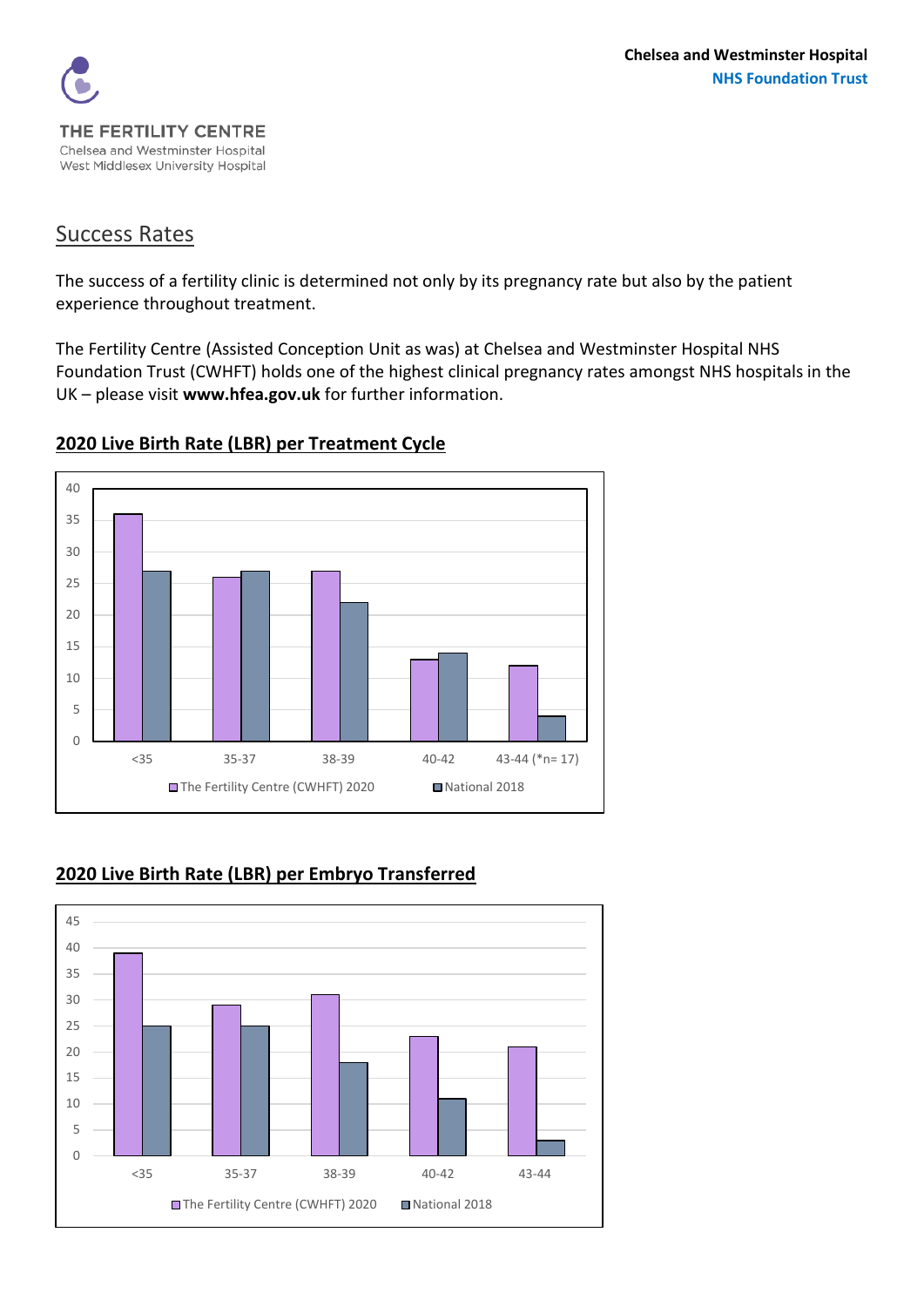

## **Clinical Pregnancy Rate (CPR) per Treatment Cycle**

# **Clinical Pregnancy Rate (CPR) per Embryo Transferred**